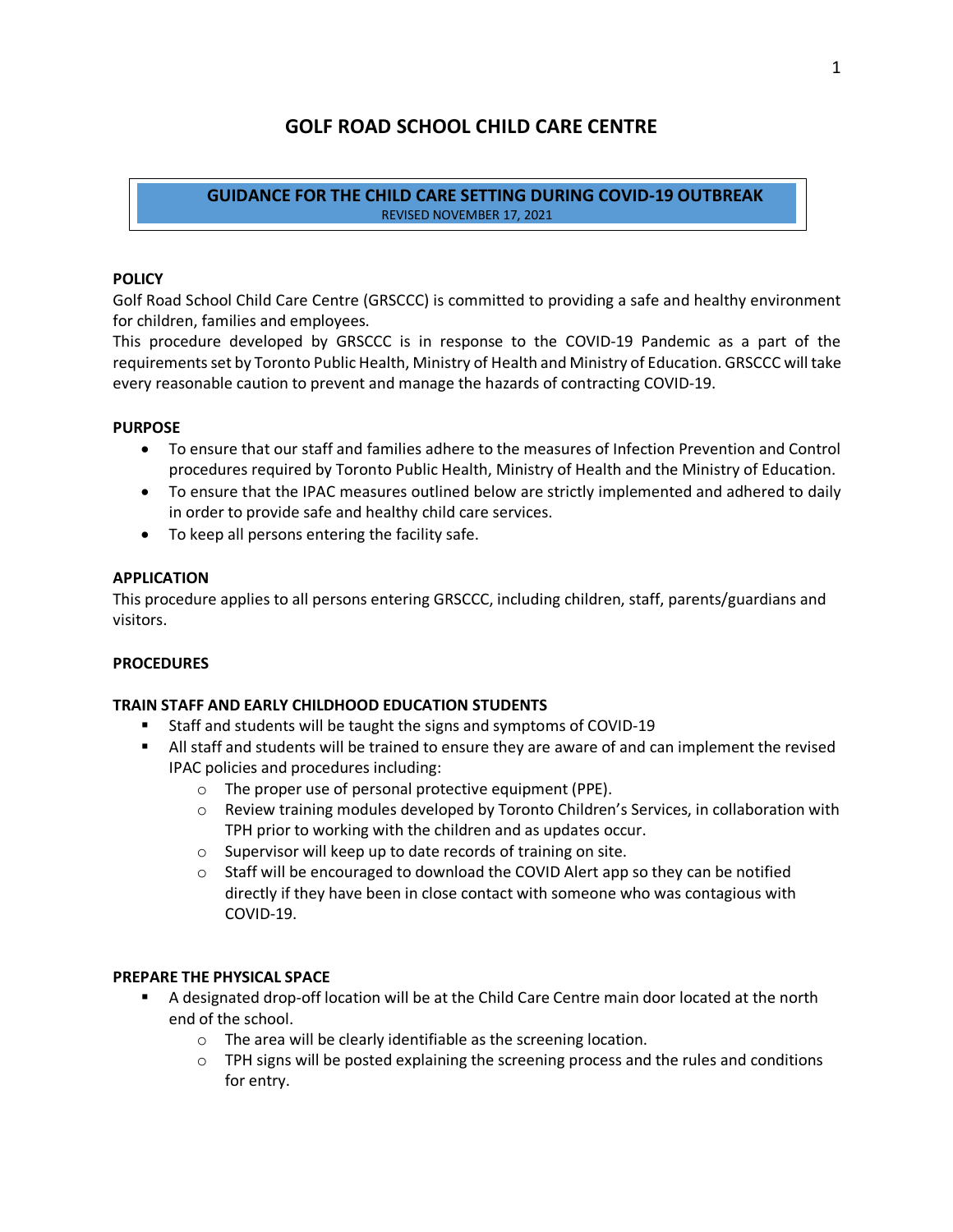- $\circ$  The area will allow for a minimum of two metres distance between staff conducting inperson screening and the individual being screened.
- $\circ$  Visual markers will be provided as cues for social distancing on the ground while parents wait to drop off their children.
- o Alcohol based hand sanitizer (%70-90% alcohol) will be provided in screening area, out of reach of children.
- o Alcohol based hand sanitizer (70%-90%) will be provided in classrooms, out of reach of children.
- o Where possible, space between seating and play areas will be increased so staff and children can practice social distancing (i.e. two metres/six feet).
- o Extra chairs, tables and furniture will be removed to increase space to allow children to spread out.
- o Tape or other visual clue will be placed as visual markers for social distancing on floors, tables, seats and in play areas to define play area.
- o Designated area (school library) will be used as an isolation/wellness room for sick individuals. The area of the library will only contain a minimal amount of items and equipment so that cleaning and disinfecting is easy to perform after an ill individual leaves the room.

### **DAILY SCREENING FOR SYMPTOMS**

- § All individuals including children attending the child care centre, staff, parents/guardians (entering for specific reason) and visitors will be screened each day prior to entry (preferably electronically).
- Parents/guardians will be reminded of the screening requirement prior to opening of the program and through clearly visible signage at the entrance/drop off area and that they should not attend if ill and that they should report any symptoms associated with COVID-19 to the Supervisor.
- § Parents/guardians and staff will be provided with an on-line form for submitting electronic screening results daily .
- When possible, we request that only one Parent drop off and pick up child/children to avoid increased exposure.
- **•** Families will be required to physically distance themselves from other families while waiting.
- § Visible signage/markings encouraging physical distancing will be posted/placed at the entrance/drop off area and parents will be given a designated drop off time.
- The screener will conduct daily screening by taking and recording the temperature (37.8 or above = a fever) of each individual entering the child care centre, conducting a visual check and filling out Daily Screening Checklist/Health Assessment(single use disposable thermometer covers must be used for each child and discarded immediately after use where an ear thermometer is used) **where this has not been completed electronically.**
- The screener will verify and review electronic screening.
- § Alcohol based hand sanitizer containing at least 70% alcohol will be placed at the screening station for all individuals who have passed screening (kept out of reach of children).
- § Those who do not pass the screening will not be permitted to enter the child care centre. The individual(s) will be directed to arrange further assessment by calling Toronto Public Health at (416 338-7600).
- Screeners will take appropriate precautions when screening and escorting children to the program, including maintaining a distance of at least 2 meters (6 feet) from those being screened, or being separated by a plexiglass barrier and wearing personal protective equipment (medical mask, eye protection).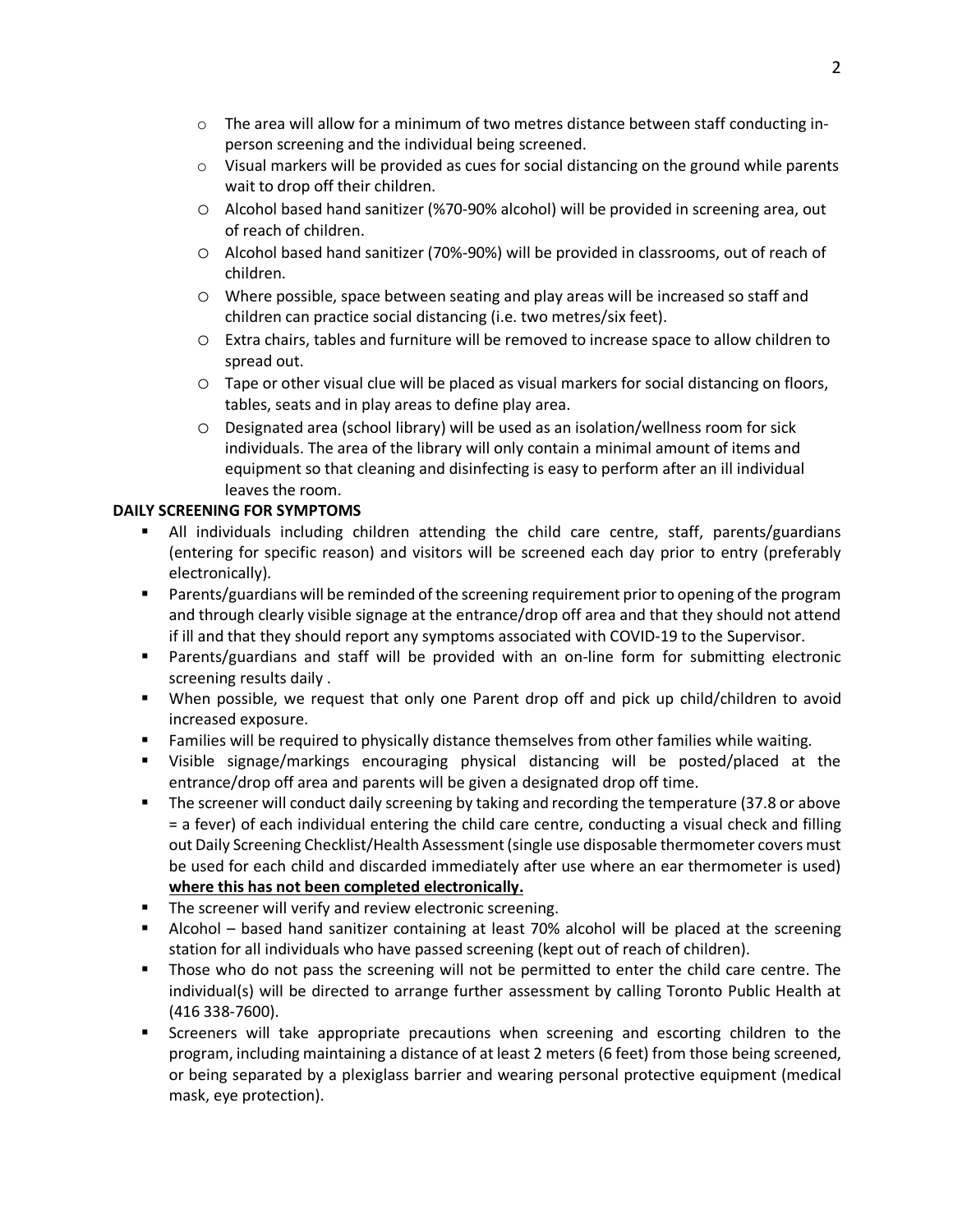- § The screener will receive children from parents at the entrance where a screening table will be set up, **no parent/guardian is to enter the child care facility unless for a specific reason.**
- Personal belongings (backpack, clothing, etc.) should be minimized. If brought, belongings should be labeled. Child/ren will be taken directly to the child's classroom.
- § There will be **no volunteers** allowed in the program at this time.
- § There will be no non-essential visitors at the program.
- § Drop off/pick up times will be staggered to prevent parents/guardians from gathering/grouping together.

### **ATTENDANCE REPORTING PRACTICES**

- § Supervisor or designate will ensure that daily attendance records of all individuals entering the child care centre is maintained. This includes, but is not limited to, maintenance workers, government agency employees, food service workers, individuals providing support for children with special needs, etc..
	- $\circ$  Records including name, contact information, date, time of arrival/departure, screening completion/result will be kept on premises and available to facilitate contact tracing in the event of a confirmed COVID-19 case or outbreak.
- Records will be updated when a child or staff is absent.
- § Supervisor or designate will follow up with all individuals to determine the reason for any unplanned absences and determine if the absence is due to illness and to note any symptoms.
- Attendance records will be monitored for patterns or trends.
- Parents/guardians of ill children and unwell child care staff will be encouraged to seek COVID-19 testing at assessment centres or contact Telehealth at 1 -866-797-0000 or primary care provider to determine if further care is required.

### **Maintaining Documentation**

- The following documentation will be made available and kept with the Supervisor if needed for case and contact tracing purposes in accordance with all applicable legislation, including the *Municipal Freedom of Information and Protection of Privacy Act.*
- **Children:** Cohort List, attendance record and screening results/confirmation for each cohort. The cohort list will include child's name, date of birth, and contact information.
- **Staff:** Staff List, attendance record, schedule, staff roles/movement, and screening results/confirmation. These lists will include staff name, date of birth, and contact information. Including vaccination information if made available.
- **Visitors:** Record of visitors that include name, company, contact information, date, time in/out, areas visited and screening results/completion.
- All staff, children, and education students will be kept in an excel spreadsheet, all other written documents such as screening results done in person as well as visitor logs will be archived and filed for 30 days.

### **COHORTING STAFF AND CHILDREN**

- $\circ$  The Supervisor will assess the available space in program areas in relation to group sizes and programming activities to ensure that physical distancing can still be practiced as best as possible.
- Staff, students and children will be assigned to designated cohorts.
- Cohorts must be designated to a specific room.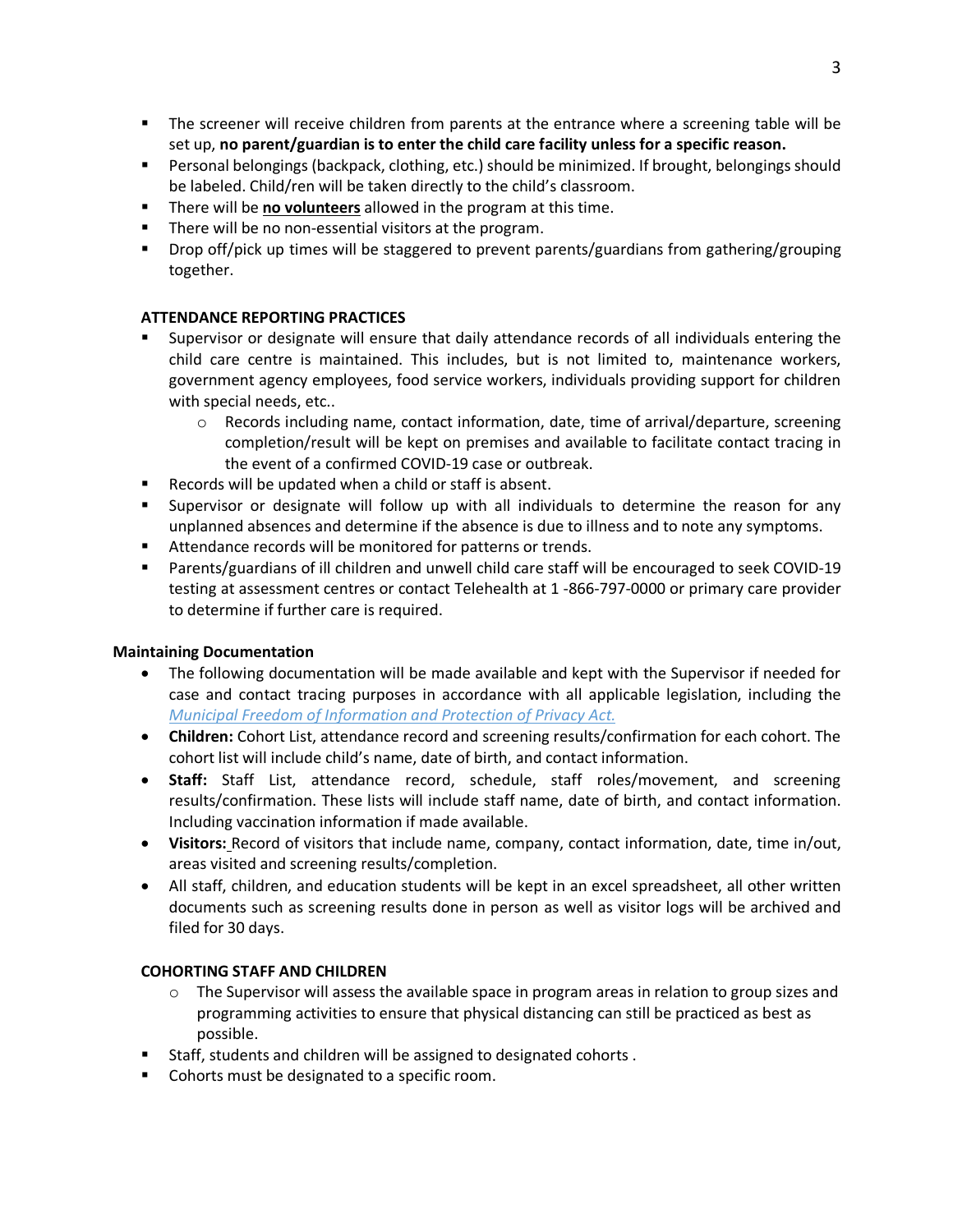- Each cohort must stay together throughout the day and as much as possible, not to mix with other cohorts.
- Programming will be planned in a manner that prevents cohorts from mixing throughout the day.
- Supervisor or designate will ensure that ratios set out under the CCEYA are maintained at all times.
- Sufficient staff will be assigned to each classroom consistently over the course of the day.
	- $\circ$  Supervisor will arrange staffing assignments to limit the number of staff entering or working in different rooms/areas as best as possible.
- Staff will avoid covering off for colleagues assigned to different cohorts. Where a different staff are required to supervise a cohort e.g., covering lunch or break they will maintain physical distance of 2 metres/ 6 feet as best as possible and wear a medical mask and a face shield or googles.
- Supply staff will be assigned to specific cohorts.
- Staff will work at one location only.
- Supervisor/Designate will limit their movement between rooms.
- Staff will be discouraged from visiting establishments during lunch breaks.
- Staff meetings will be held on Zoom.
- § The provision of special needs services (Resource Consultant visits) will be considered on an individual basis while supports that can be offered virtually will be encouraged.

# **PHYSICAL DISTANCING**

- Physical distancing will be practiced and encouraged as best as possible, however, recognizing that physical distancing is difficult with small children and infants, we will endeavor to:
	- Plan activities that do not involve shared objects or toys;
	- § When possible, move activities outdoors to allow for more space; and
- § Physical distancing will not compromise supervision or a child's safety, emotional or psychological well-being.
- § Physical distancing will be maintained between cohorts as best as possible in common areas.
- § Visual cues will be used to promote physical distancing (e.g. markings on the floor, posters) in common areas such as entrances and corridors.
- Children will be encouraged to greet each other using non-physical gestures (e.g. wave, nod or verbal "hello") and to avoid close greetings (e.g. hugs, handshakes).
- Older children will be reminded regularly to keep "hands to yourself".
- Staff will plan activities and games that increase spacing between children while promoting social interaction.
- Staff will plan activities that encourage individual play and increase space between children.
- Staff will encourage no sharing of food, water bottles or other personal items.

# § **Personal items will be labelled with the child's name**

- Staff will ensure that adequate/increased distance between cots/cribs is maintained, placing children head-to-toe.
- The number of personal items that can be brought into the child care setting will be limited. Child's belongings should be labelled and placed in their individual bins located in their cubby.
- Each cohort will have their own assigned indoor space, "classroom".
- Staggered outdoor play schedule will be provided for cohorts.
- Drop off and pick up times will be staggered as best as possible to prevent parents/guardians from gathering or grouping together.
- Staff will stagger entry into the Centre and limit time in hallway and common areas.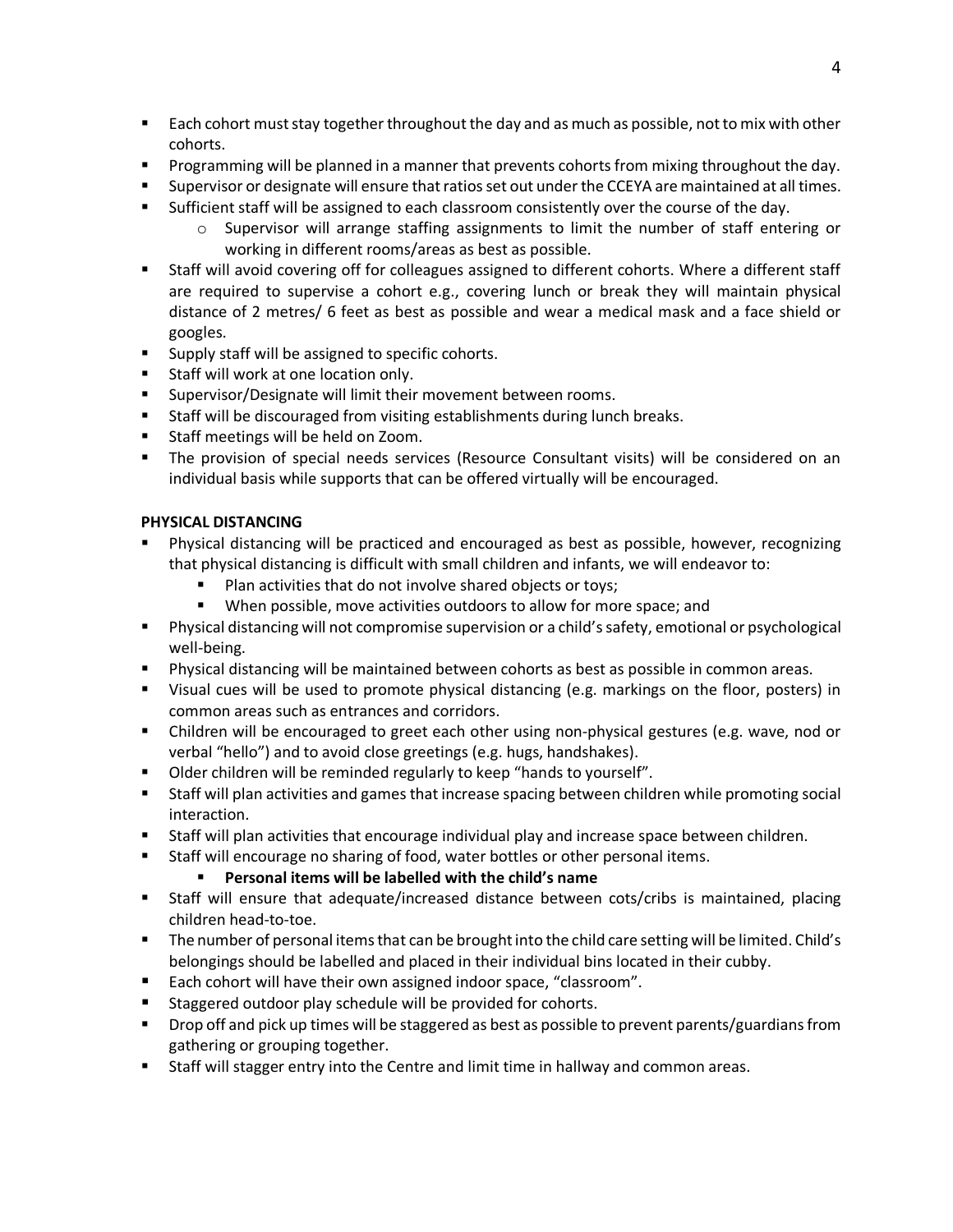### **BEFORE AND AFTER SCHOOL PROGRAMS – SA/FDK**

- Children who attend GRSCCC Before and After School program are only required to be screened once daily (i.e. screened in the morning). Children are not required to be screened again when returning into the program after school.
- Children who attend only after school program may submit screening results to GRSCCC in the morning prior to the child attending care in the afternoon.
- In the event that an individual is not screened prior to arriving at the program, active (in-person) screening will be available when necessary.
- Mask requirements for children apply to all before and after school programs.
- Golf Road School Child Care Centre will collaborate with the School to ensure that cleaning and disinfecting of high touch surfaces is completed as required prior to the after school program entering the space.
- Arrangements will be made to ensure cleaning and disinfecting practices are maintained in shared spaces for e.g., frequency of cleaning.
- A posted cleaning and disinfecting log will be used to demonstrate cleaning schedules.
- The gym will be used for low impact activities only while observing social distancing.
- The items, materials and other resources will be stored separately to avoid accidental sharing.
- GRSCCC will engage in ongoing communication with TDSB as needed.

# **HAND HYGIENE AND RESPIRATORY ETIQUETTE**

- Staff will implement strict, heightened hand washing practices for themselves and the children.
	- o Clean hands thoroughly with soap and water or use hand sanitizer (70-90% alcohol concentration) provided hands are not visibly soiled.
	- o Avoid touching your face, nose and mouth with unwashed hands.
	- $\circ$  Cover your cough or sneeze with your elbow or a tissue, immediately throw the tissue in the garbage and wash your hands.
	- o Provide additional hand sanitizer (70-90% alcohol concentration) stations throughout the room (out of reach of children).
	- $\circ$  Practice hand hygiene often and when necessary (e.g. before and after eating, after using the bathroom, after covering a cough or sneeze). This includes supervising and/or assisting children with hand hygiene.
	- o Staff must wash their hands or use alcohol- based sanitizer (70%-90% alcohol) before or after touching any child's personal belonging, or any shared items.
- § Supervisor/Designate will monitor hand hygiene supplies to ensure adequate amounts of liquid soap, paper towel, hand sanitizer and tissues are available.

# **FOOD SAFETY PRACTICES**

- Staff will modify meal practices to ensure that there is no self-serving or sharing of food at meal times.
- Meals will be served in individual portions to the children.
- Utensils will be used by staff only to serve food.
- There will be no items shared (i.e. serving spoon).
- Children will not be allowed to prepare nor provide food that will be shared with others.
- Food provided by the family/outside of the regular meal provision of the program will not be permitted (except when required and special precautions for handling and serving the food will be put in place).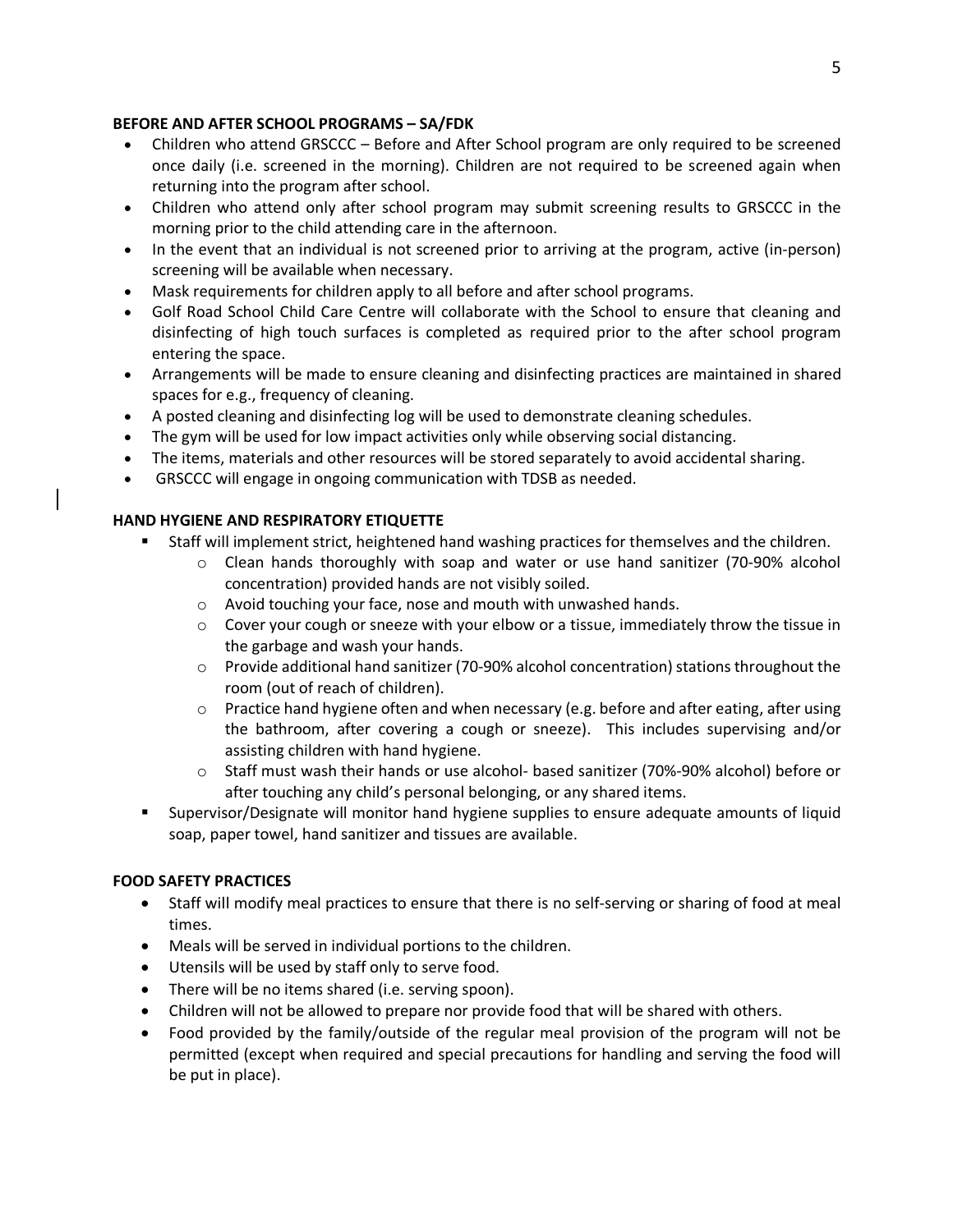- Supervisor/Staff will ensure proper hand hygiene is practiced when staff are preparing food, and for all individuals before and after eating.
- Where possible children will practice physical distancing while eating. Children may eat together:
- Outdoors in their cohort, with distancing
- Indoors with a minimum distance of two metres/6 feet as best as possible within their cohorts.
- If ac unit isn't turned on windows and doors will be open to allow for circulation, when possible lunch will be had outdoors.
- Lunches/snacks for SA and FDK groups will be staggered to facilitate for physical distancing.
- Children will have their own drinking bottle that is labelled kept with them during the day
- FDK and SA children are to only unmask while eating and then will immediately mask once lunch has been eaten. Staff will evaluate if the children will need to don a new mask if visibly soiled.

# **ENHANCED ENVIRONMENTAL CLEANING AND DISINFECTION**

- $\circ$  Cleaning is the essential first step in minimizing the risk of spreading germs during a pandemic.
- $\circ$  Frequently touched surfaces (e.g. doorknobs, tabletops, light switches, toilet and faucet handles, trolleys) will be cleaned and disinfected at least twice a day by a designated staff.
- $\circ$  Staff will be trained on how to use cleaning agents and disinfectants effectively.
- o GRSCCC Staff will use Oxivir Tb Disinfectant Cleaner to disinfect hard surfaces
- o Oxivir Tb Disinfectant Cleaner (pre-mixed) or Certainty Disinfecting Wipes will be used for disinfecting toys or use the dishwasher for washing and disinfecting toys when the dishwasher is not being used for dishes.
	- o While disinfecting with Oxivir Tb Disinfectant Cleaner or Certainty Disinfecting Wipes, staff will ensure a minimum of one minute contact time and allow toys to air dry (surface must remain wet to achieve disinfection).
- o Designate will be assigned to conduct environmental cleaning and disinfecting throughout the day within each classroom.
- o Designate will be assigned to conduct environmental cleaning in common areas.
- o Each classroom will maintain cleaning and disinfecting logs to track and demonstrate cleaning schedules.
- $\circ$  Individual items that may be handled by more than one individual such as electronic devices, toys, sports equipment will be cleaned and disinfected between users.
- o Cots/cribs will be disinfected weekly or as needed.
- o Blankets/sheets must be assigned to an individual child, stored separately to prevent accidental sharing and in a manner that prevents contamination. Launder blankets/sheets weekly and as often as necessary (i.e. when soiled).
- o All supplies required for cleaning and disinfecting will be stored in locked cabinet out of reach of children.
- o Arrangements will be made with stakeholders (TDSB) to ensure enhanced cleaning and disinfecting (e.g. frequency of cleaning and appropriate disinfecting agents).

# **REQUIREMENTS FOR THE USE OF TOYS, EQUIPMENT AND OTHER MATERIALS**

- Only toys and equipment that are made of materials that can be cleaned and disinfected will be available.
- Items that require laundering such as dress up clothes will be removed.
- Plush toys will be removed.
- Toys and play equipment will be assigned to specific cohorts.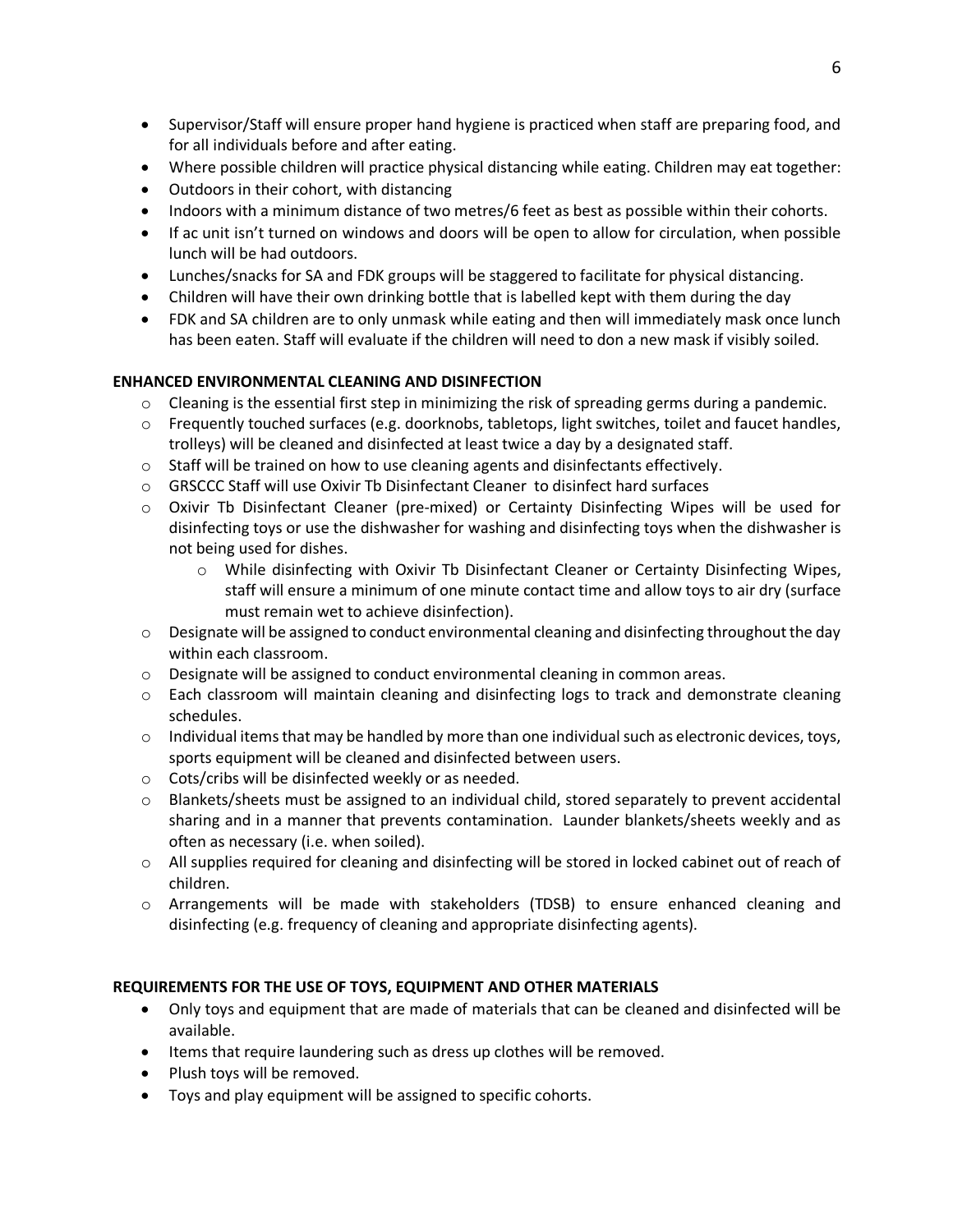- Toys will be cleaned and disinfected daily and as often as necessary (e.g. when soiled, contaminated or if the toy has been used by a symptomatic individual).
	- $\circ$  Toys that have been mouthed or become contaminated must be taken out of circulation (e.g. stored in a "soiled toy" bin) after the child has finished using it and cleaned and disinfected prior to being used by a different child.
- If toys or equipment are shared between cohorts, they must be cleaned and disinfected before and after use.
- Hand hygiene will be reinforced before and after use of toys and equipment.
- Toys will be cleaned and disinfected in a three bin process (washed and rinsed prior to disinfection).
- Alternatively, toys will be cleaned and disinfected in a mechanical dishwasher provided that the rinse cycle reaches a minimum of 82 degrees Celsius. Only use the dishwasher when it is not being used for any other purpose (i.e. washing dishes, food preparation).
- Staff will ensure required disinfectant contact times are achieved or alternatively allow toys to air dry.
- Toys will be dried in a designated area that is separate from bathrooms, change tables and protected from sources of contamination.
- Indoor/outdoor play equipment must be cleaned and disinfected daily, between cohorts and as often as necessary (e.g. when visibly dirty, contaminated or is used by a symptomatic individual).
	- o Alternatively, batch outdoor play equipment and rotate weekly.
- Indoor/outdoor play structures will only be used by one cohort at a time.
- Shared outdoor spaces may be used provided that physical distancing can be maintained between groups and other individuals outside the group at all times.
- Staff will ensure children perform hand hygiene before and after using outdoor play structures
	- $\circ$  Outdoor play structures are not required to be cleaned and disinfected unless the equipment is visibly soiled or dirty.
- Items that cannot be readily cleaned and disinfected (e.g. books) should be batched. Batched items can be rotated on a weekly basis.
	- $\circ$  Items should be taken out of rotation after use, placed in a sealed container and set aside for seven days before reusing.
- Group sensory play will be suspended (water, sand, pasta, play dough).
	- $\circ$  Sensory materials will be offered for single child use and labelled with the child's name where applicable.
	- $\circ$  Singing will be permitted indoors and done so safely while maintaining physical distancing.
- Individualized bins/baggies for art materials and supplies for each child will be provided.
- Tables will be spaced apart to allow for smaller groups and social distancing.
- All field trips, outings and Centre events will be cancelled until further notice.

# **USE OF MASKS AND PERSONAL PROTECTIVE EQUIPMENT**

- § GRSCCC will provide personal protective equipment for use by all staff/students:
	- § Surgical/medical mask as provided by the Ministry of Education
	- Face shield as provided by the Ministry of Education or goggles
	- Lab coat (staff preference)
	- § Gloves
	- Hand Sanitizer / Hand Soap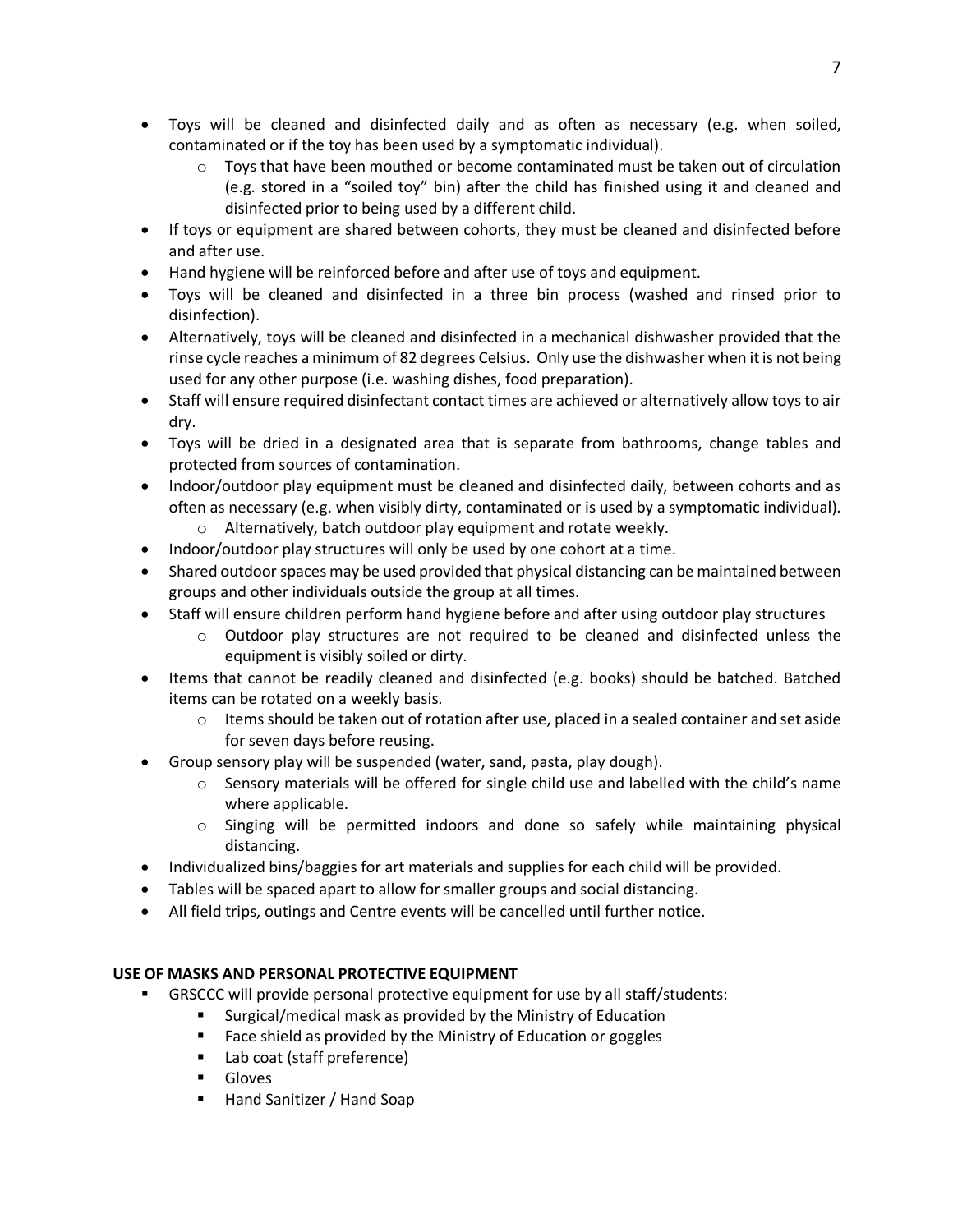- § Supervisor will secure and sustain an amount of PPE and cleaning supplies that can support current and ongoing operations.
- Staff will don a medical mask and face shield/goggles:
	- o During the screening process and when escorting children to the program at the beginning of the day and escorting children to parents at the end of the day.
- Staff will don a medical mask, face shield/goggles and gloves:
	- o When cleaning and disinfecting blood or bodily fluid spills, if there is a risk of splashing or droplets.
	- o When caring for a sick child or a child showing symptoms of illness.
	- o Consoling an upset child
	- o Providing direct care (e.g. feeding, assisting a student with hand hygiene.)
	- § Staff must wear a medical mask, including in the hallways. Exclusions include:
		- § A staff member alone in a room (office, toy washing/laundry room, staffroom, etc.).
		- While eating during break times (while still maintaining a 2 metre distance from others).
		- Reasonable exemptions for medical conditions.
		- Outdoors while maintaining a 2 metre distance from others.

Eye Protection (e.g. face shield or googles)

- Is required for individuals working in close contact with children who are not wearing face protection. Eye protection will be donned when physical distancing cannot be maintained.
- § Staff should wash hands before donning and removing the face mask and face shield/goggles and gloves.
- Disposable masks must be discarded immediately after use.
- § Disposable masks must be replaced when they become damp or visibly soiled.
- Face shields and goggles must be disinfected each day.
- § Gloves are disposable and single use, and must be disposed when the task is completed.
- § Gloves must be worn when it is anticipated that hands will come into contact with mucous membranes, broken skin, tissue, blood, bodily fluids, secretions, excretions, contaminated equipment or environmental surfaces.
- Staff will be trained on proper hand hygiene, PPE use and glove use.
- Masks are not recommended for children under the age of two.
- Children over the age of two are recommended to wear a non-medical mask or face covering while inside the child care centre, including in hallways, if tolerated.
- Children in grades one and above are required to wear a non-medical mask or face covering while indoors at the child care setting or in hallways.
- Children in kindergarten (i.e. junior and senior kindergarten) are required to wear a non-medical mask or face covering while indoors at the child care setting, including hallways.
	- o When not in use a child's non-medical mask or face covering may be stored in a clean paper bag.
	- o Masking is required outdoors where physical distancing cannot be maintained.
	- $\circ$  Mask breaks will be planned throughout the day, for e.g. maintaining physical distancing outdoors the children will be encouraged as much as possible to take their masks off.
- Masks should be replaced when they become damp or visibly soiled.
- Parents/guardians and all other adults will be required to wear a non-medical mask during drop off/pick up and if entering the building or inside the child care space.

# **EVALUATING CHILDREN WHO PRESENT SYMPTOMS DURING SCREENING OR WHILE IN CARE**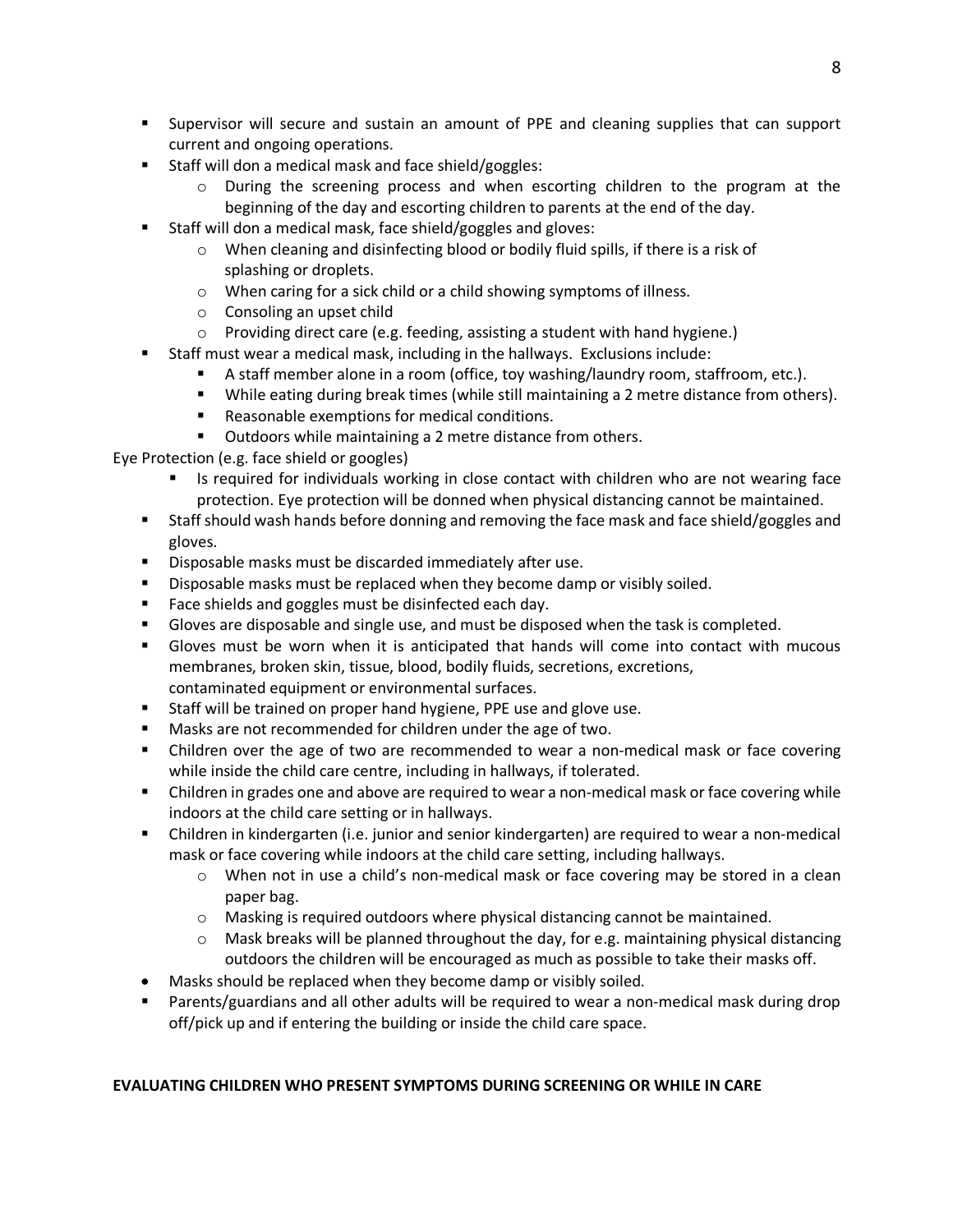- Symptoms (e.g. runny nose, congestion) may be evaluated by child care staff (in consultation with the supervisor) to determine if isolation and exclusion is required. The following information may be considered when evaluating a child's symptoms:
	- o Daily screening results.
	- $\circ$  Information provided by the parents/guardian about the child's basline health and other known underlying conditions (e.g. allergies, anxiety, asthma).
	- $\circ$  Daily observations made by staff that care for the child (e.g. identifying a new or worsening cough or differentiating between a runny nose that is persistent as opposed to one that subsides and is likely caused from returning inside from the cold).
	- $\circ$  Alternative assessments by a physician or a health care practitioner regarding symptoms (if available)
- Refer to the *COVID-19 Decision Tool for Child Care (child attendees)* for further information.

# **ISOLATION OF CHILDREN AND STAFF/STUDENTS WHO BECOME ILL AT THE CENTRE**

- It is recommended that child staff and children with symptoms of COVID-19 go to an assessment centre for testing as soon as possible, and to self isolate at home until their test result is available.
- If a child/staff or early childhood education student becomes ill with symptoms of COVID-19 while in care, immediately separate them from the rest of their group in a designated area and supervise the child until he/she is picked-up.
- For ill children:
	- o Siblings who live in the same household will be sent home as well
	- o Provide supervision until they are picked up.
	- $\circ$  Notify parents/guardians or emergency contacts to pick up the ill child as soon as possible.
	- $\circ$  Children older than two years should wear a medical mask (if tolerated) and they are able to use it properly (e.g. donning and doffing carefully, avoiding touching while on).
	- $\circ$  Child care staff supervising the ill child should maintain physical distancing as best as possible, and wear PPE, including a medical mask and eye protection.
	- $\circ$  Clean and disinfect the area immediately after the child with symptoms has been picked up.
	- o Establish a protocol to determine contaminated areas and carry out cleaning and disinfection when an individual is suspected of having COVID-19 in the child care setting.
	- o Identify areas that may require cleaning plus disinfection (items used by the individual and all surfaces within 2 metres of the ill person).
	- $\circ$  Use disposable cleaning equipment, such as disposable wipes, where possible.
	- o Items that cannot be cleaned and disinfected (e.g. paper, books, cardboard puzzles) should be removed from the program and stored in a sealed container for a minimum of seven days.
- § The designate room/space must have a handwashing sink or hand sanitizer (70-90% alcohol concentration) available.
- Provide tissues to the ill child to help support respiratory etiquette.
- § Open outside doors and windows to increase air circulation in the area if it can be done so safely.
- § Child care staff and children who have been exposed to an individual who became ill with symptoms must continue to be grouped together (i.e cohorted), and monitored for signs and symptoms of illness:
	- $\circ$  Child care staff/students must not be assigned to other groups/cohorts or work in other child care settings. They must also be advised to avoid being in contact with vulnerable persons or settings where there are vulnerable people.
	- o Child care staff must ensure that mixing of children is prevented.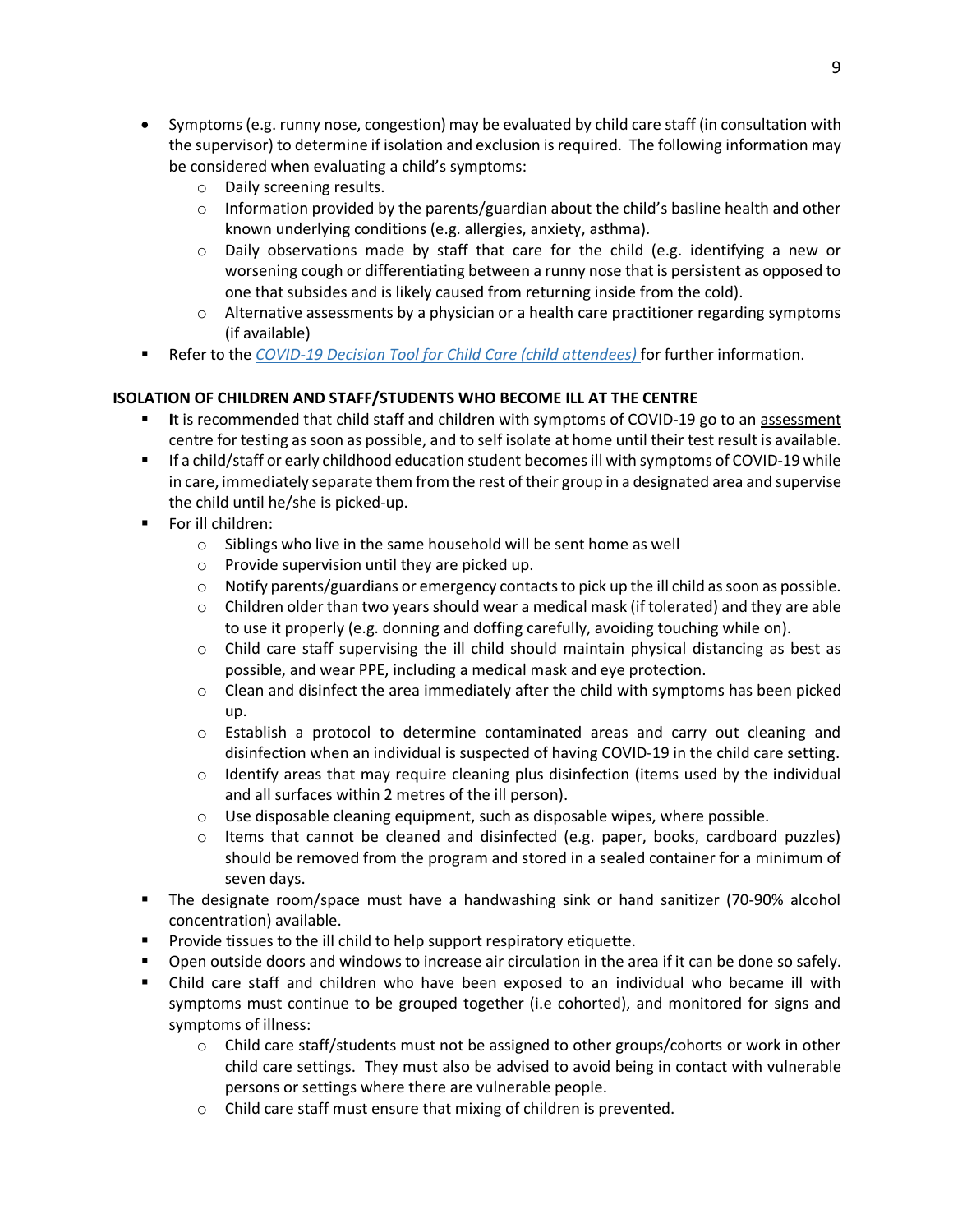- o Supervisors must inform parents/guardians of children who were exposed to the ill individual, and advise that they should monitor their child for symptom.
- o Refer to the *COVID-19 Interim Decision Guide for Child Care Operators to Direct Cohorts to Self-Isolate.*

### **RETURN TO CARE FOR CHILDREN WITH SYMPTOMS**

- § If an ill child who has **not** been exposed to someone with COVID-19 has a **negative test result:**
	- $\circ$  They may return to the setting if their symptoms have been improving for 24 hours.
- § If an ill child who has **not** been exposed to someone with COVID-19 is **not tested**:
	- $\circ$  The parent/guardian should ensure that the symptomatic child self-isolates for 10 days from the date their symptoms(s) started, and contact a health care provider for further advice or assessment, including if the child needs a COVID-19 test or other treatment.
	- $\circ$  They may return to the setting after 10 days if they do not have a fever (without taking medication) and their symptoms have been improving for 24 hours.
	- $\circ$  Child care operators may allow symptomatic children that have not been tested to return to care based on an alternative assessment made by a physician or health care practitioner. The child may return to the setting if their symptoms have been improving for 24 hours.
	- o Medical notes are not recommended or required by Toronto Public Health.
	- o Parents will complete a Return to Child Care Confirmation Form to provide to the child care centre to confirm the child is well and may return to school.

### **INDIVIDUALS WITH A LABORATORY CONFIRMED POSITIVE COVID-19 TEST**

- § Supervisor will immediately report laboratory-confirmed case in child attendees, child care staff, early childhood education students to TPH by completing *Toronto Public Health COVID-19 Notification Form for Child Care Settings.*
- § Child care staff/students and children must stay home and self-isolate for **10 days** from the day their symptoms first appeared (or from the date of their positive laboratory test, if they did not have any symptoms).
- They may return to the child care setting after 10 days if they do not have fever (without sue of medication) and their symptoms have been improving for 24 hours or longer.
- Child care staff and child **who are being managed by TPH** must follow TPH instructions to determine when to return to the child care centre.
	- $\circ$  Staff must also report to their occupational health and safety department prior to return to work when applicable.
	- $\circ$  Clearance tests are not required for staff or children to return to the child care centre.

### **CLOSE CONTACTS OF SOMEONE WITH COVID-19**

- § Child care staff/students and children (i.e. contacts) exposed to a **confirmed case of COVID-19** must be excluded from the child care setting for 14 days from the day of their last exposure:
	- $\circ$  These individuals must self-isolate at home and monitor for symptoms for the next 14 days.
	- $\circ$  Individuals who have been exposed to a confirmed case of COVID-19 should get tested.
	- o Staff and children who were exposed to a confirmed case of COVID-19 will need to continue to self-isolate for 14 days even if their test is negative.
	- $\circ$  Children in the same household (e.g. siblings) must stay home from child care until the child who is a close contact completes their period of self-isolation).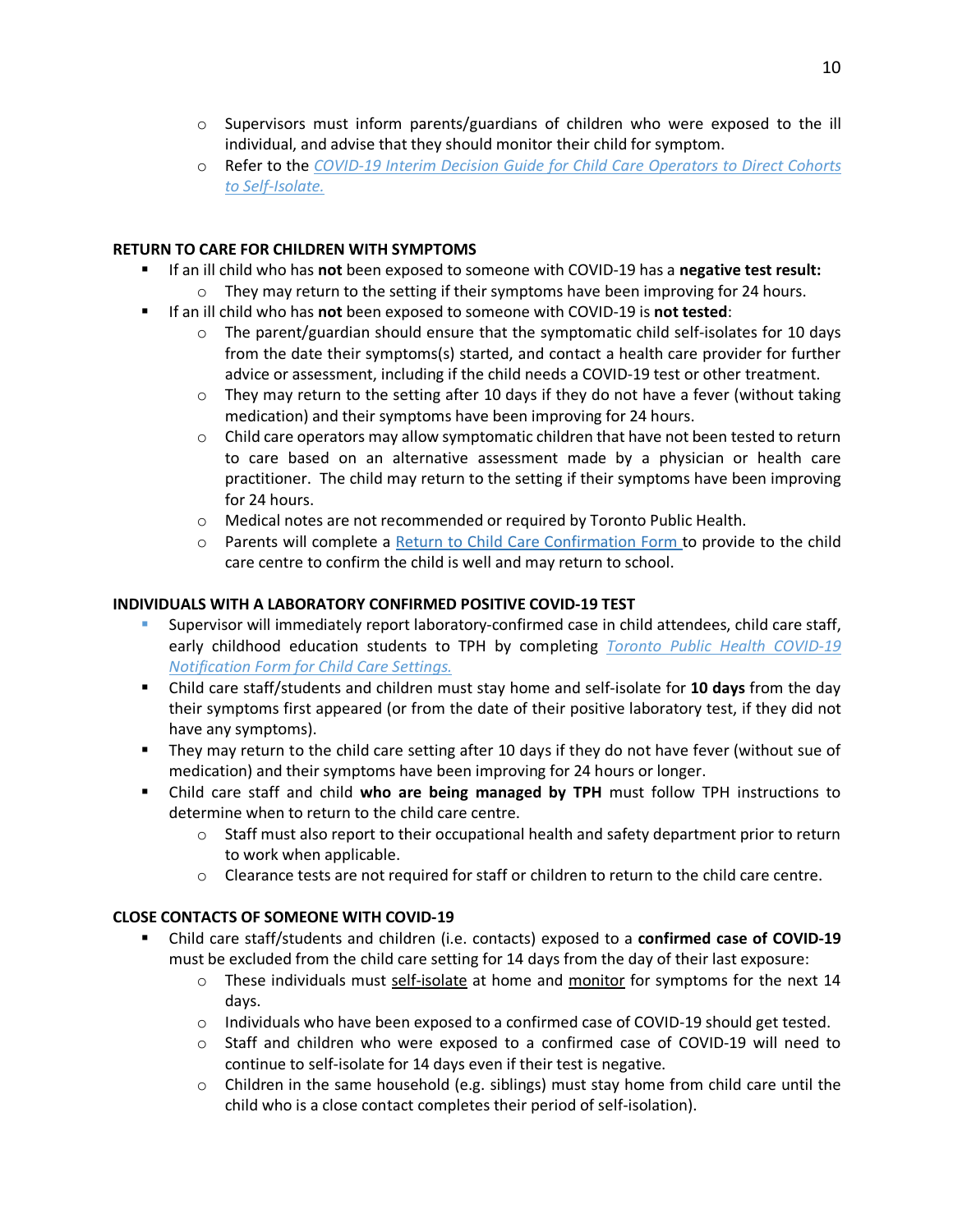• Child care operators should dismiss a cases' cohort(s) (i.e. close contacts) for self-isolation while awaiting the results of the TPH investigation,

# **REPORT CASES AND OUTBREAKS TO TORONTO PUBLIC HEALTH AND CCLS**

GRSCCC has a duty to report confirmed cases of COVID-19 to the medical officer of health under the Health Protection and Promotion Act and to the Ministry of Education, Early Years Division. There are separate reporting requirements for the City of Toronto Public Health and the Ministry of Education.

# **REPORT LABORATORY-CONFIRMED CASES OF COVID-19 TO TORONTO PUBLIC HEALTH**

- **•** The Supervisor or designate will immediately report laboratory-confirmed cases in child attendees, child care staff, early childhood education students that attend the child care setting to TPH by completing the Toronto Public Health COVID-19 Notification Form for Child Care Settings.
- Additional support can be accessed by calling TPH at 416-338-7600 during work hours (8:30am to 4:30pm, Monday to Friday) or **3-1-1** after hours or by emailing publichealth@toronto.ca.

# **Child Care Licensing System (CCLS)**

A Serious Occurrence is required to be submitted under the category "**confirmed case of COVID-19"** when one of the following individuals has a **confirmed** case of COVID-19 :

- (i) a **child who receives child care** at a home child care premises or child care centre,
- (ii) a home child care **provider**,
- (iii) a person who is **ordinarily a resident of a home child are premise**s (e.g. The home provider's child, the home provider's spouse, etc.)
- (iv) a person who is **regularly at a home child care premises** (e.g. The home provider's friend who visits the premises once a week, etc.)
- (v) a **home child care visitor**,
- (vi) a **staff** member at a child care centre
- (vii) a **student** at a home child care premises or child care centre
- § Public health officials will determine any additional steps required, including but not limited to how to monitor for other possible infected staff/providers and children and the declaration of an outbreak and closure of rooms and/or entire child care setting.
- If a closure is ordered by the local public health unit and the licensee has already submitted a serious occurrence for a confirmed case, the existing serious occurrence must be updated to reflect the closure.
- § Should additional individuals at the child care program develop a confirmed case, licensees must either:
	- Revise the open serious occurrence report to include the additional cases; or
	- § Submit a new serious occurrence report if the first has been closed already.

While licensees are no longer required to report a serious occurrence for suspected cases; if the local public health unit determines that. A full or partial closure is required (i.e., program room or entire child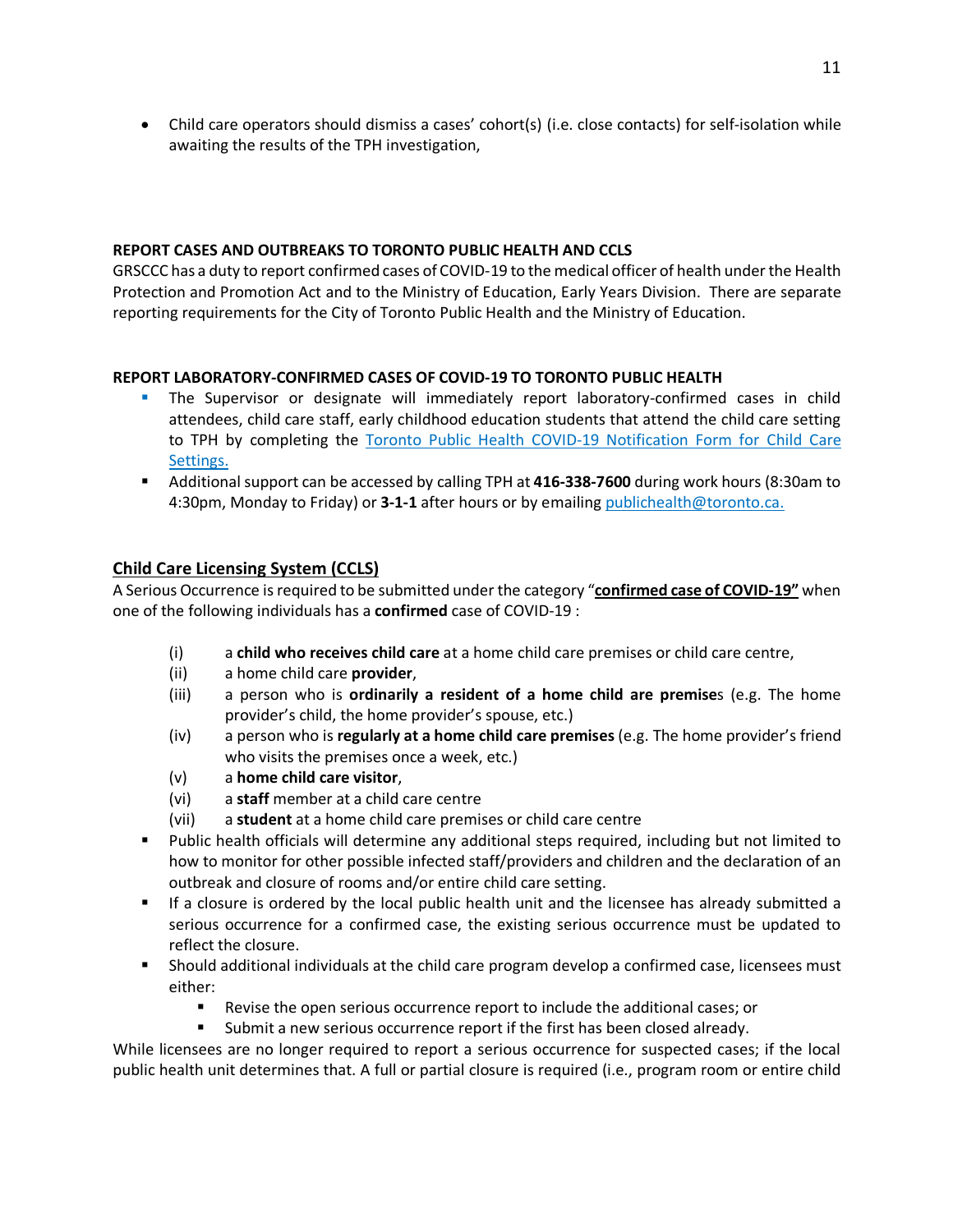care centre must remain closed for a period of time), a serious occurrence report must be submitted under the "Unplanned Disruption of Service" category.

■ Licensees are required to post the serious occurrence notification form as required under the CCEYA, unless Toronto Public Health advises otherwise.

#### **OUTBREAK MANAGEMENT**

- An outbreak may be declared by the local public health unit when:
	- § Within a 14 day period, there are two or more laboratory-confirmed COVID-19 cases in children, staff/providers or other visitors with an epidemiological link (e.g., cases in the same room, cases that are part of the same before/after school care cohort) where at least one case could have reasonably acquired their infection in the child care setting
- The local public health unit will work with the licensee to determine whether epidemiological links exist between cases and whether transmission may have occurred in the child care setting
- If the local public health unit declares an outbreak, they will determine what happens next. This could include closing particular child care rooms or cohorts or an entire child care setting.
	- $\circ$  The public health unit will help determine which groups of children and/or staff/providers need to be sent home or if a partial or full closure of the child care setting is required.
	- $\circ$  If the public health unit determines that partial or full closure of the child care setting is required, the licensee must revise their existing serious occurrence report for a confirmed COVID-19 case to include information about the closure.

### **COMMUNICATE WITH FAMILIES/GUARDIANS AND OTHER STAKEHOLDERS**

- § Staff will communicate with parents/guardians via the HiMama App, email, phone calls and/or Zoom calls as needed to support families.
- Signs will be posted at the entrance instructing participants and their families not to enter if they are sick.
- The Supervisor or designate will communicate on an on going basis with the TDSB to provide updates about policies and procedures and to align any gaps or concerns regarding IPAC practices.
- § Parents/guardians will be encouraged to speak with their employers about current exclusion/return to child care requirements and possible work arrangements in the event their child becomes ill and is isolated and/or excluded form care.

The Supervisor or designate will take direction from TPH in respect to information that should be shared with other staff, parents/guardians and other stakeholders (e.g. school boards) in the event there is a case of outbreak of COVID-19 in the setting.

### **OCCUPATIONAL HEALTH AND SAFETY**

Golf Road School Child Care Centre has developed written measures and procedures for Staff safety including procedures for Infection Prevention and Control. GRSCCC ensures that training will be provided to all child care staff on the health and other operational measures in place prior to opening. This will include:

- Instruction on how to properly clean and disinfect the environment and equipment;
- How to safely conduct daily screening and keep daily attendance record and proper measures in case someone falls sick;
- Staff will carefully familiarize themselves with the Risk Assessment document and